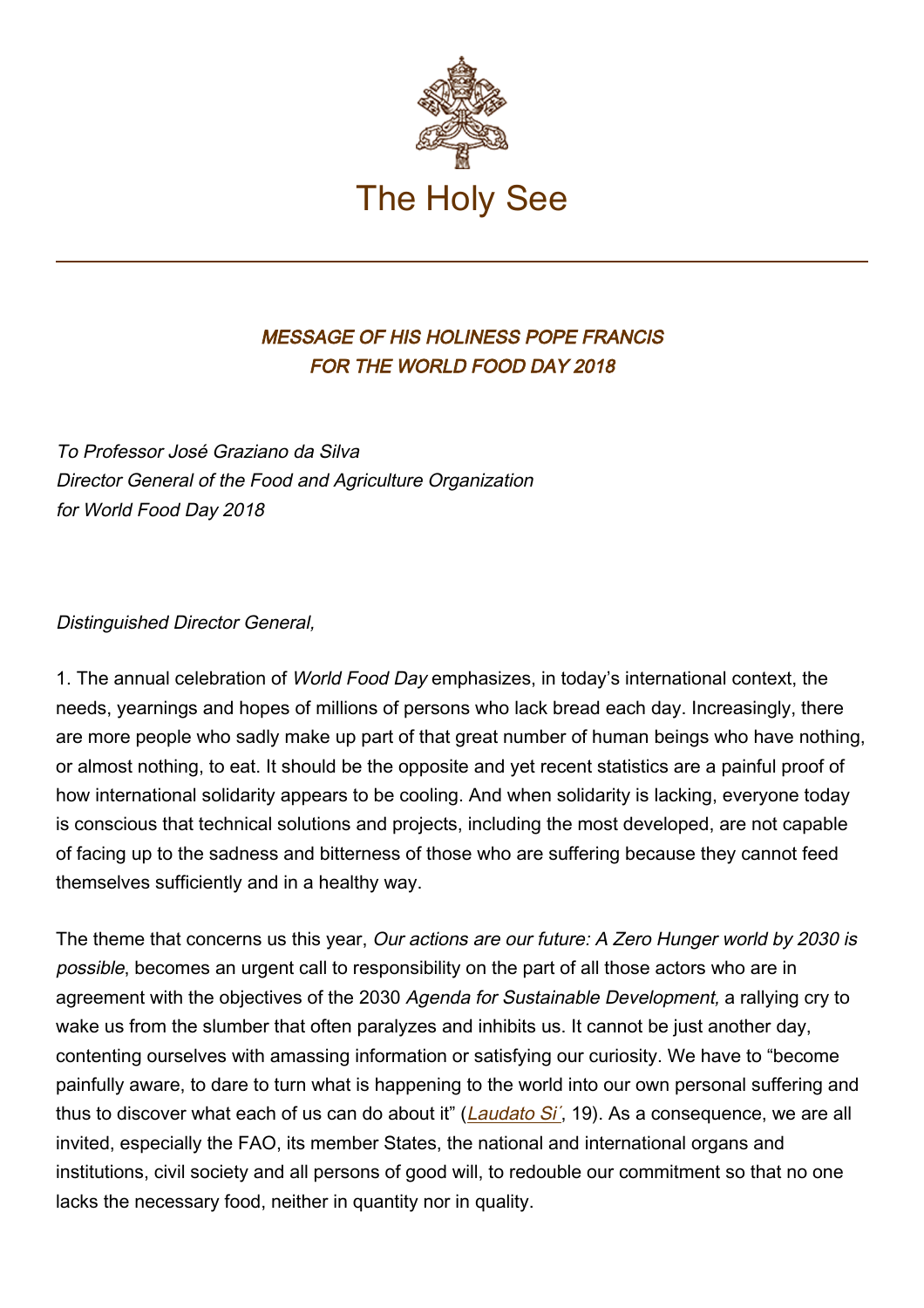2. The poor expect from us an effective help that takes them out of their misery, not mere propositions or agreements that, after studying in a detailed way the roots of their misery, bear as their fruit only solemn events, pledges that never materialize, or impressive publications destined only to enlarge library catalogues. In this twenty-first century that has seen considerable advances in the field of technology, science, communications and infrastructure, we ought to feel shame for not having achieved the same advances in humanity and solidarity, and so satisfy the primary needs of the most disadvantaged. Neither can we console ourselves simply for having faced emergencies and desperate situations of those most in need. We are all called to go further. We can and we must do better for the helpless. We must move to concrete action, so that the scourge of hunger disappears completely. This requires policies of cooperation for development which, as the 2030 Agenda indicates, are oriented towards the real needs of the poor. It is also necessary to give particular attention to the levels of agricultural production, access to food markets, involvement in initiatives and actions and, above all, to the realization that, when it comes to making decisions, countries are equal in dignity. It is also essential to understand that, when it is a question of effectively confronting the causes of hunger, grandiose declarations will not definitively eradicate this scourge. The struggle against hunger urgently demands generous financing, the abolition of trade barriers and, above all, greater resilience in the face of climate change, economic crises and warfare.

3. One of the principles that must guide our life and our commitment is the conviction that "time is greater than space" (*Evangelii Gaudium, 222*), which means that we have to drive forward, with clarity, conviction and tenacity, processes sustained over time. The future is not up somewhere in the clouds, but is rather built by promoting and accompanying processes of greater humanization. We can dream of a future without hunger, but this is only reasonable when we engage in tangible processes, vital relations, effective plans and real commitments. The Zero Hunger 2030 initiative offers a favourable framework for this and, without doubt, will serve to fulfill the second of the Sustainable Development Goals of the 2030 Agenda, which seeks "to end hunger, achieve food security and improved nutrition, and promote sustainable agriculture." Some may say that we still have twelve years ahead in which to carry this out. Nevertheless, the poor cannot wait. Their devastating circumstances do not allow this. That is why we must act in an urgent, coordinated and orderly way. An advantage of these proposals is that they provide specific goals, quantifiable objectives and precise indicators. We know that we have to combine harmoniously two ways of offering assistance, both long-term and short-term actions, in order to deal with the concrete realities of those who, today, suffer the distressing and painful onslaught of hunger and malnutrition.

4. If in past years the activities of the FAO and of other international institutions have been characterized by tension between the long and the short term, so that a variety of programs and interventions could come together in the same area, today we know well that it is equally essential to unite together both the global and the local levels in response to the challenge of hunger. In this sense, the 2030 Agenda, with the Sustainable Development Goals, and the Zero Hunger initiative,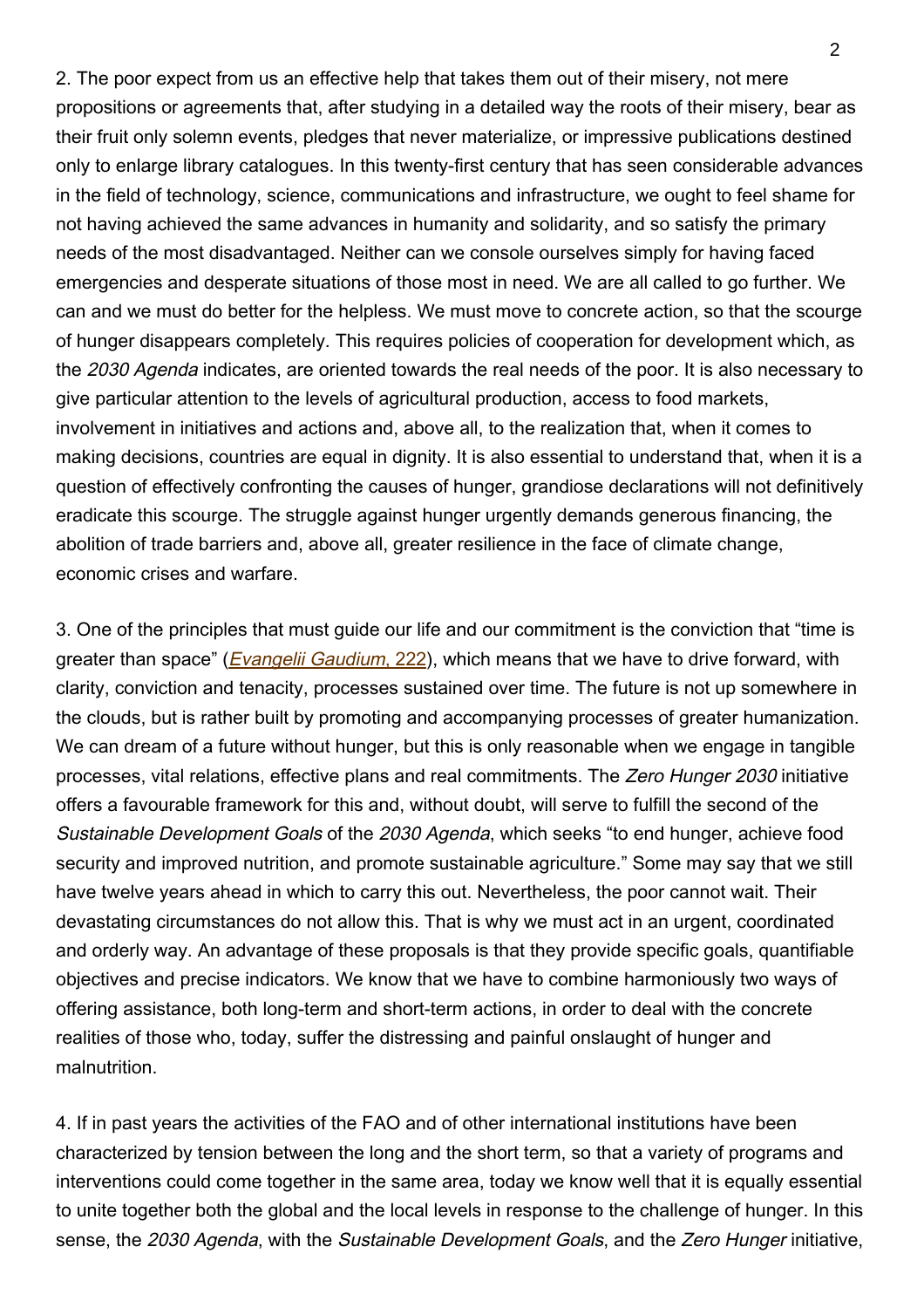require international entities, like the FAO, to engage responsibly the member States so that they can undertake and implement initiatives at the local level. Global indicators are of no use if our commitment does not correspond to the reality on the ground. It is vital, therefore, that the priorities and the measures enshrined in important programs should be firmly established and shared widely, so as to avoid individualistic approaches, facing together and in a determined way the challenge to combat hunger and misery. This must be done in the context of suitable institutional, social and economic support that offers fruitful initiatives and solutions so that the poor do not feel overlooked yet again.

5. We do indeed have the adequate means and framework so that beautiful words and good wishes may become an action plan of substance that leads effectively to the eradication of hunger in our world. To this end we need joint efforts, upright hearts, and persistent concern to firmly and resolutely make the other's problem one's own. And yet, as with other pressing issues that affect humanity, we often encounter immense obstacles to solving problems. We find inevitable barriers that are the fruit of indecision or delays, and a lack of enthusiasm on the part of responsible political leaders who are often absorbed purely by electoral concerns or are focused on biased, transitory or limited perspectives. There is a fundamental lack of political will. What is needed is the willingness to end hunger, and this ultimately will not happen without a moral conviction that is shared by all peoples and all religious persuasions, where the integral good of the person is at the heart of all initiatives and consists in "doing to another what we would want done to ourselves." We are speaking of an action based on solidarity among all nations and of the means that express the disposition of the people.

6. To pass from words to action in order to eradicate hunger requires not only political decisionmaking and effective planning. It is likewise necessary to overcome a reactive approach by allowing room for a more proactive vision. A superficial and fleeting view, in the best of cases, can provoke instant reactions. In this way we overlook the structural aspects that shroud the tragedy of hunger: extreme inequality, poor distribution of the world's resources, consequences of climate change and the interminable and bloody conflicts which ravage many regions, to mention only some of its causes. We need to develop an approach that is more proactive and more sustained over time, we need an increase of funds destined to foster peace and the development of peoples. We need to suppress weaponry and the deadly arms trade in order to hear the voice of those who cry desperately, seeing themselves abandoned on the peripheries of life and progress. If we really want the world's population to adopt this perspective, it is imperative that civil society, media and educational institutions join forces in the right direction. From now until 2030 we have 12 years to set up initiatives that are vigorous and consistent; not giving in to occasional spurts or intermittent and fleeting headlines, but rather facing up unremittingly to hunger and its causes in a spirit of solidarity, justice and consistency.

7. These, Director General, are some reflections that I wish to share with those men and women who do not allow themselves to succumb to indifference; who hear the cry of those who do not